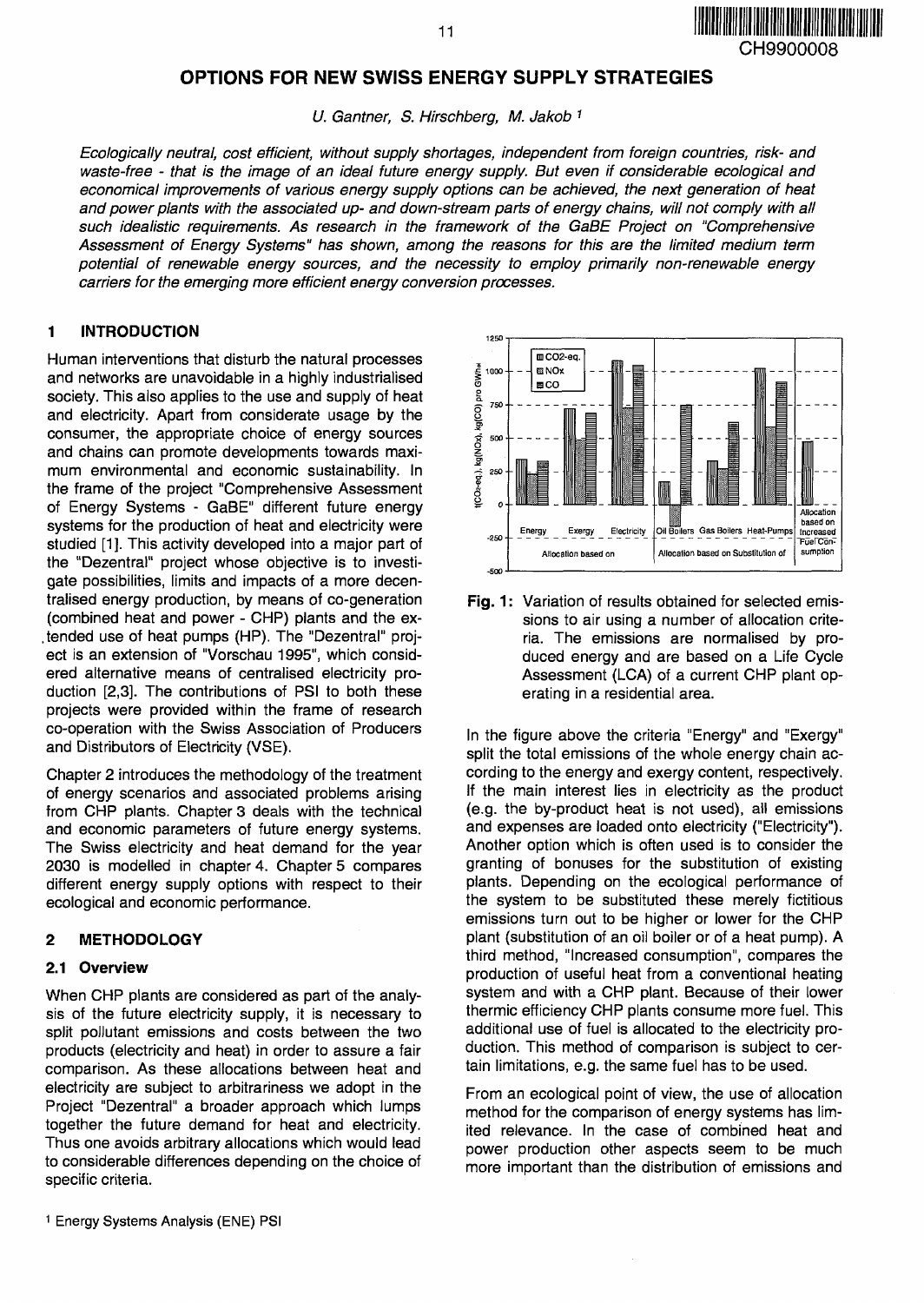costs between the products. Thus, the energy carriers used should be optimally transformed, the energy produced used effectively and the total emissions and costs minimised. Consequently, within the "Dezentral" project all energy scenarios were evaluated on the basis of the associated demand of both electricity and heat without any weighting between them.

Three steps can be distinguished in the approach used in the study [1]:

- Definition of boundary conditions for Switzerland: possible developments of the electricity supply and the heat production parks.
- Analyses of energy systems (regarding technical and economical developments and their market prospects), of the building park (regarding refurbishment and substitution rates) and of future supply options. The consistent comparison of plants and supply options reflects technological advancements expected to be fully available for the implementation in the period from 2020 to 2030.
- Discussion of results and of further criteria essential for decision-making.

### **2.2 Boundary Conditions**

In addressing the future heat and electricity demand, a wide spectrum of boundary conditions is considered. These are, concerning electricity, the development of the current power plant park, lifetime of the plants, the availability and market expansion of new technologies and the development of the yearly consumption. These elements define the future electricity supply deficit due to retirement of the currently operating systems, which will be covered by one of the options being considered.

The future heat supply needs (space heat and hot water) can be assessed quite reliably, based on the current building park, the construction and refurbishment rates and specific improvements of the energy relevant features of these buildings. The demand for process heat depends on general economic developments, and is therefore more difficult to predict and is subject to larger uncertainties. The projected developments are based on studies made in connection with the "Energy Perspectives" activities of the Swiss Federal Office of Energy [4].

Thus, we first generate a consistent set of data which defines the electricity supply gap and the heat demand expected for year 2030, including the more detailed demand specification within the various categories in different energy consumption sectors.

### **2.3 Analyses**

Starting from the structure of the building park, which is divided up into categories, the compatible future heat and CHP plants for covering the demand are defined and their technical parameters specified. The characterisations of central power plants for the pro-



**Fig.** 2: Schematic presentation of the analysis.

duction of electricity can be taken over from earlier studies in the framework of the GaBE Project [2].

i) To guarantee fair ecological comparisons of energy systems, the whole energy chains are examined by means of a Life Cycle Assessment (LCA), whose scope stretches from the extraction of raw materials over their processing/refinement to the use in a power plant and the treatment of waste. An LCA aims at a comprehensive account of the flows of materials occurring within the various stages of the chain and their way into the environment. Therefore, not only the operation of the plant itself, but also the emissions caused during the construction and decommissioning phases must be taken into account. Furthermore, the direct and indirect emissions are integrated in the calculations. Direct emissions are generated by the operation of power plants and facilities processing the fuel, as well as by operation of machines used during plant construction and by transportation systems. Indirect emissions are mainly associated with the production of construction materials, with energy consumption in connection with the development of infrastructure, as well as with different industrial processes.

ii) On the side of economy, the full cost is calculated. Investments which have to be made at different points in time are expressed as costs per year, considering the specific lifetime of the components. The allocation of specific costs to the two products heat and electricity can be avoided in the examination of combined electricity and heat options by comparing the total costs of the alternative supplies. But also the comparison of specific electricity generation costs of different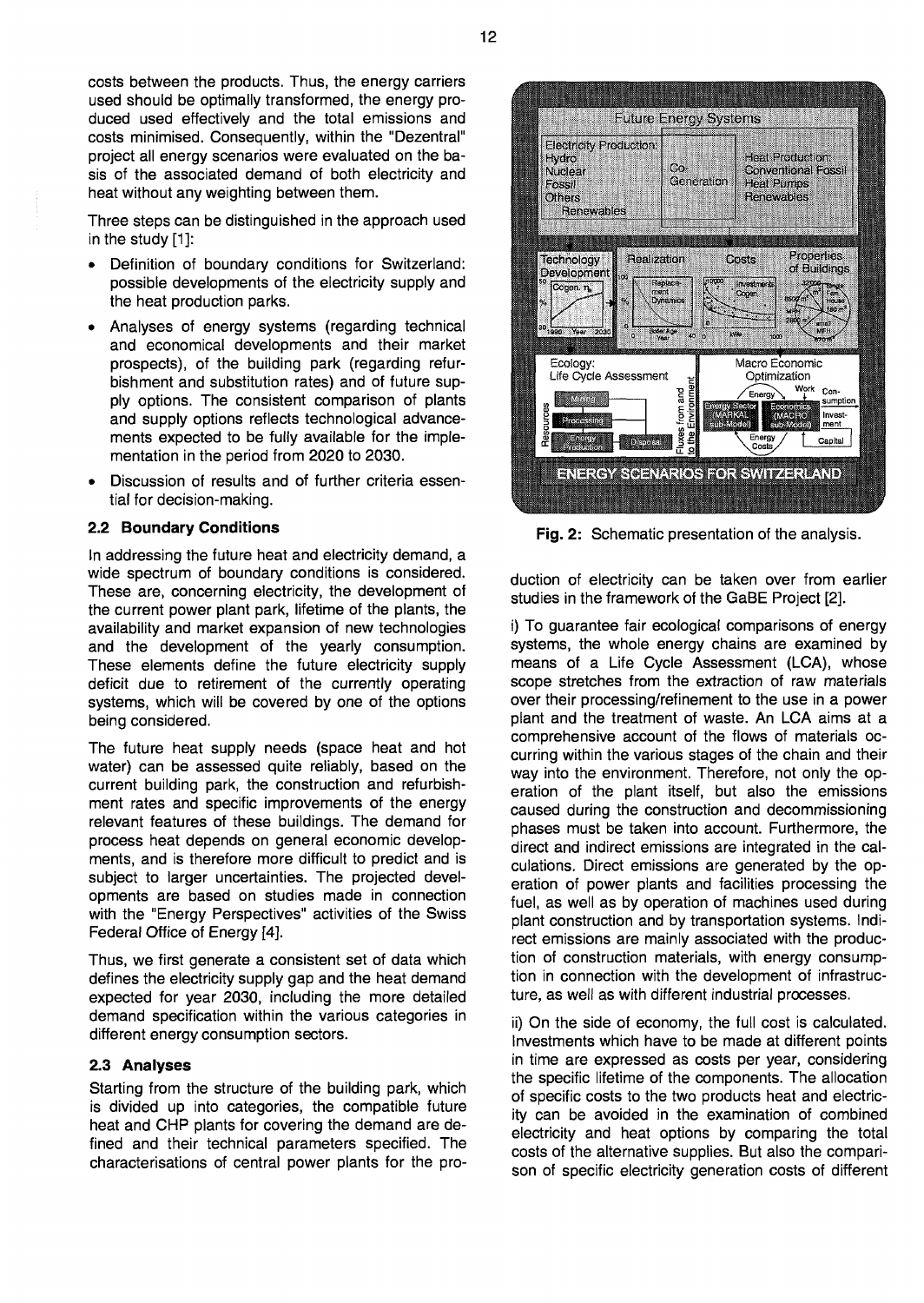plants can be of interest. In this case the heat of the CHP plant is evaluated in relation to the marginal costs of heat generation, that is, using the full generation costs of a conventional heating system.

iii) When assessing the total supply options for Switzerland, especially when allocating plant shares to the specific categories, along with the construction and refurbishment rates, other parameters must be considered. These include not only the development of the investment and operation costs but also construction costs associated with the substitution of old heating systems by new technologies (e.g. co-generation). In the case of CHP, so-called cost-levels were defined, taking into account construction and implementation costs that can differ considerably depending on the building. Apart from that, the economic factors affecting the different categories must be considered. Evaluating all these factors, the quantities of CHP plants and heat pumps given by the top-down approach are apportioned, as realistically as possible, to the different building and industrial application categories. In this context one must not ignore that the assignments of thermal and electric power levels based on energy-relevant properties of buildings do not remain constant with time. A first simplified economic potential for CHP plants in Switzerland has been defined with the help of the energy-economy optimisation model MARKAL. The results are used to support definition of the options. Further, detailed analyses are planned in the framework of the GaBE Project.

#### **2.4 Results and Decision Support**

Although total emissions and residuals associated with the full energy chains are only a surrogate measure of environmental impacts, they give a hint as to the "ranking" of the different options. To be able to say more about the environmental effects, the situation at the place of emissions as well as local/regional and temporal influences such as topography and weather conditions must be considered. These aspects are all being considered in detail in the GaBE Project. Nevertheless, the comparison of total emissions of different energy supply options can be viewed as an instructive method for the strategic evaluation of future energy supply strategies. For the nine defined future options the greenhouse gas emissions  $(CO<sub>2</sub>, CH<sub>4</sub>,$ N<sub>2</sub>O and CFC, expressed according to IPCC 1996 in  $CO<sub>2</sub>$ -equivalent for a time horizon of 100 years) and the emissions of air pollutants CO,  $NO_x$ ,  $SO_x$ , Non-Methane Volatile Organic Compounds (NMVOC) and particulate matter, were estimated.

Besides the environmental effects, the economic efficiency plays an important part in the planning of a future energy supply. Therefore, the annual costs of the supply options were calculated. The production costs together with other factors indicate in which direction it would be desirable to change the boundary conditions, in order to optimise the allocation of resources. A comprehensive assessment covers not only ecology and economy, but numerous other factors such as severe accidents risks, preservation of natural resources, security of supply, socio-economic aspects etc. Within the GaBE Project a large scale multi-criteria-analysis approach and tools are being developed, aiming at combining the criteria.

#### **3 PARAMETERS OF FUTURE TECHNOLOGIES**

#### **3.1 Technical parameters**

The ecological analysis of the energy supply options is based on 16 CHP plants; the performance scale covers smallest applications for use in one-family houses up to industrial plants of 30 MW<sub>e</sub>. Natural gas and oil are used as fuels. For engine driven CHP plants one has to differentiate between lean and stoichiometric combustion as well as different ignition technologies, taking into consideration the corresponding abatement technologies which become legally required. Furthermore, LCA was carried out for a natural gas driven high temperature fuel cell, providing domestic heat and hot water.





Modern co-generation systems with an electrical power level of several hundred 100 kW upwards show a trend towards increased electrical efficiency of 40 to 50 % or more with total fuel utilisation factor of 80 to 90 %. Small engine driven systems, so-called "Mini-CHP-plants", will remain at a relatively low electrical utilisation of 25 %. For these systems a major innovation is a new control system which eliminates the need for a conventional back-up system (to cover the peak heat demand during only few hours per year). The high temperature solid oxide fuel cell (SOFC), still in test phase, combines several advantages. Despite low power level, electrical efficiency of more than 50 % and a total fuel utilisation of up to 100% can be achieved. In addition, only traces of air pollutants, such as  $NO<sub>x</sub>$ , CO, NMVOC and particles, are generated in the cells when the fuel is catalytically converted. The extremely low noise levels and the excellent load following performance are other attractive features of this system.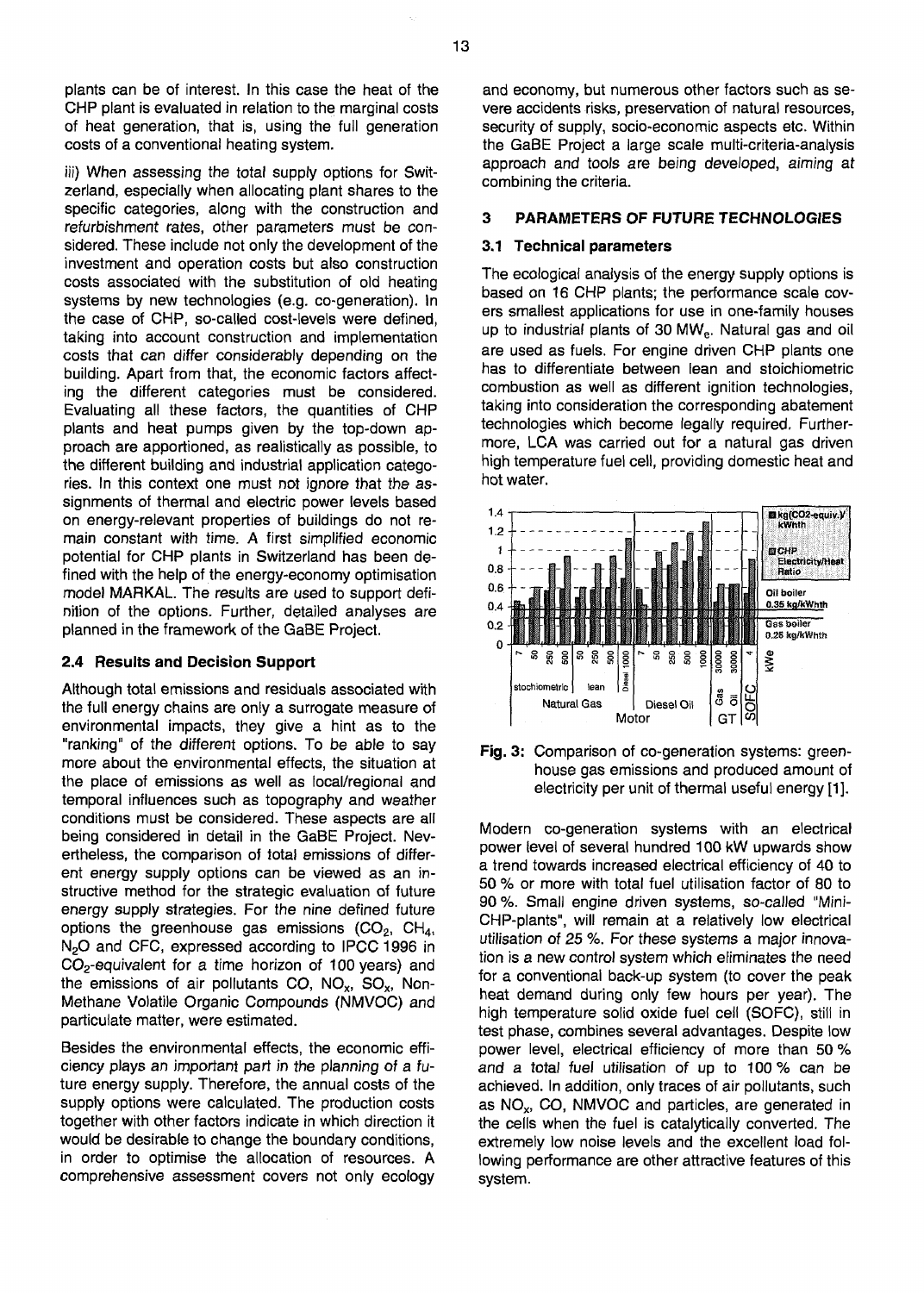Apart from CHP plants, the project covers modern fossil boilers (with a yearly efficiency of 92 to 102 %) for the pure heat supply, and heat pumps with varying heat sources and maximum yearly performance coefficients of 4.2 (air), 5 (ground), 5.5 (water) and 6 (waste heat). Modern Gas Combined-Cycle (CC) plants with electrical efficiency of 60 % and advanced light water reactors are selected as central electricity supply systems included in the different supply options.

### **3.2 Economy**

The focus of the economic study has been on two factors, i.e. (i) the influence of the relevant building characteristics on the costs (ii) the specific developments due to technical advancements.

i) Besides the costs for the CHP plant module, additional costs arise from the necessary periphery and the complete installation. These costs are typically about as high as the module costs. The influence of building parameters, such as the extent of refurbishment, the age of buildings and available space, on feasibility and costs of co-generation projects has been studied in detail. For this purpose the building categories were subdivided into three homogeneous groups with respect to co-generation costs. Some buildings are not classified since the feasibility of CHP plants is questionable; this applies to 20 to 25 % of the fully refurbished buildings and to 25 to 30 % of the non refurbished ones. Cost-level I corresponds to the lowest costs, cost-level II to intermediate and cost-level III to the highest. 25 % of the not refurbished and 30 % of refurbished buildings belong to cost-level I, while the corresponding figures for cost-level II are 30% for both cases. The remaining buildings fall into cost-level III. These results (Tab. 1) are based on an evaluation of some hundreds of implemented or proposed CHP plants exceeding 70 kW<sub>e</sub> [5].

In relative terms, the non refurbished buildings follow the same pattern. Slightly unexpectedly, the absolute level is lower by 10 to 15 %. This can be explained by the fact that in not refurbished buildings, the higher demand for heat, means that bigger and thus more cost-efficient (per kWe) stations can be installed.

**Table 1:** Gross specific investment costs of gasdriven CHP plants for new and for three cost levels (CL) for refurbished buildings for the year 2030; REA: Reference Energy Area.

| Building                     |            | Cap.   Investment Cost (thsd sFr/kWe) |                              |       |      |  |  |
|------------------------------|------------|---------------------------------------|------------------------------|-------|------|--|--|
| size                         | kWe        |                                       | new B. refurbished Buildings |       |      |  |  |
| HEA (m <sup>2</sup> )  (ca.) |            |                                       |                              | CL II |      |  |  |
| 8500                         | 951        | 2.5 <sub>1</sub>                      | 2.5                          | 3.0   | 4.6ľ |  |  |
| 21000                        | <b>250</b> | 1.9                                   | 2.0                          | 2.3   | 3.1  |  |  |
| 60000                        | 870        | 0.9                                   | 0.9                          | 1.0   | 1.3  |  |  |

As far as heat pumps (HP) are concerned the influence of buildings indirectly impacts the economic parameters through the different outlet temperature of the heating distribution system. The attainable thermal power level and efficiency of an HP may decrease by as much as 40 % and 25 %, respectively. The investment and electricity costs rise correspondingly at these low efficiencies. Apart from that, there are big differences in the costs of tapping the heat source.

ii) When considering the evolution of costs with time technical improvements must be recognised. In a market characterised by growing competition, prices for power plants cannot be expected to rise. Customers (i.e. plant operators) can thus profit from the technical improvements (see section 3.1) and the corresponding cost elements are likely to decrease accordingly.

- For CHP plants increases in efficiency are expected to lower module, operational and maintenance costs, particularly since a dominant maintenance cost element is the replacement of the motor after about five years. The effect is bigger for smaller stations, because an increase in efficiency compresses the specific cost curve, which leads to bigger differences at the steep part of the curve.
- For heat pumps the efficiency improvements lead to corresponding cuts in electricity costs. For smaller heat pumps the cut in capital costs achieved by technical improvements and benefits of replication (about -15 % for the HP, [6]) is just as important.

Furthermore, it must be taken into account that the allocation of plants to building categories changes in time. The gross power level of the plant can be reduced slightly by improved insulation of the building: e.g. for CHP plants this slightly counteracts the above mentioned trend of the power-specific cut in costs.

When comparing generation costs it has to be kept in mind that the energy economic value of the generated electricity could vary from one technology to another. Electricity from CHP plants, but also CC based electricity that is produced mainly in winter season has a higher economic value than electricity from power plants with predominantly base load characteristics. Furthermore, electricity from CHP plants is produced at a lower voltage level which is closer to the consumers. Additionally, CHP plants are able to contribute to the network services. There is a variety of opinions about the economic value of these items, with a range from nearly zero up to 6 Rp/kWh<sub>e</sub>.

The production costs of the central fossil plants are sensitive to fuel prices: an increase by 30 % leads to 20 % higher production costs. There is a similar sensitivity of the costs of nuclear power production to the investment costs: a variation by 1'000 CHF/kW<sub>e</sub> results in changes in production costs by 0.8 Rp/kWh.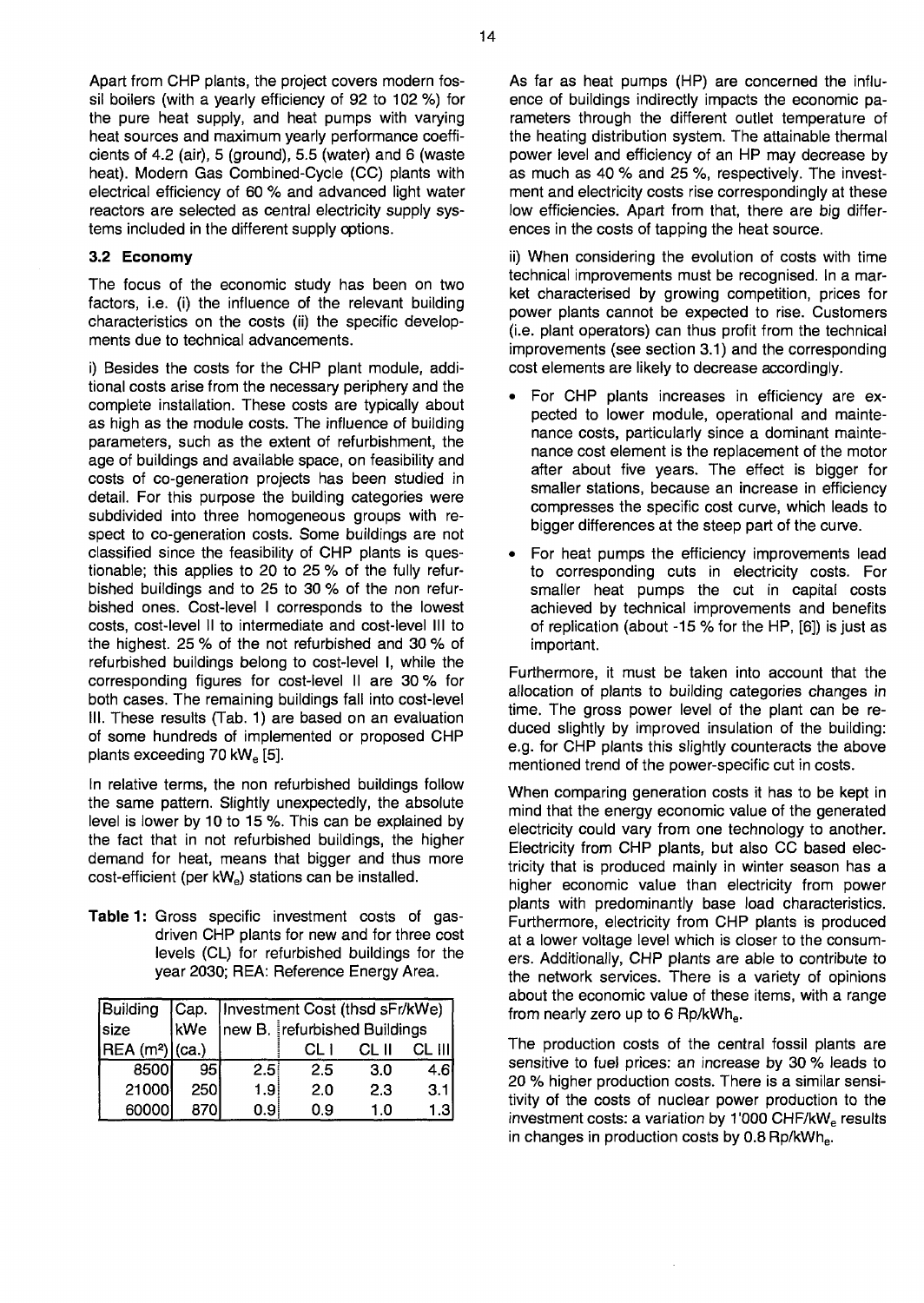

**Fig.** 4: Electricity generation costs in year 2030. Low: new buildings and CL I for existing buildings incl. hwg (hot water generation). High: CL III for refurbished buildings without hwg. Central fossil plants Low: 7'300 hours/year, High: 4'500 hours/year (comparable to CHP). Investment cost for central Combined Cycle (CC) plants: 750 CHF/kW, for Nuclear Plants: 3'500 CHF/kW.

### **4 MODELLING OF THE ENERGY SUPPLY FOR THE YEAR 2030**

# **4.1 The model electricity**

It is quite straight-forward to predict the electricity supply of the present plant park (operating plants) until the year 2030. The assumed base supply of about 38'600 GWh, consists of hydropower (32'300 GWh), smaller thermal plants (4'500 GWh) of which about one third are fuelled with renewable energy carriers, photovoltaic plants (100 GWh) and the remaining from import contracts (1700 GWh). It is assumed that the currently operating nuclear power plants will be decommissioned at the end of their expected operation lifetime of 40 years and that no new import contracts with foreign countries will be signed. The technically realisable potential of new renewable energy sources such as wind, biomass and geothermal has been evaluated by PSI in the framework of the SATW study  $CH 50\%$  for the time horizon 2020 [7]. 3'000 GWh is the estimated optimistic potential of these sources. Under favourable conditions this potential could be realised, with almost 60 % of it originating from the use of biomass, e.g. in waste incinerators. These figures were not fully used in the "Dezentral" project due to the underlying highly uncertain assumptions (e.g. geothermal plants are totally novel for Switzerland) and the magnitude of effort needed for the assumed expansion of photovoltaic and wind plants.

The efficiency improvements on the demand side, changes in the structure of economy, the increase of population and the further spread of automation processes in the industrial and commercial sectors are factors which influence the long-term development of the electricity demand in a complex way and which sometimes show competing effects. Under the assumption of a positive economy growth, the scenarios "high demand" and "low demand" have been studied in [3]. The consumption of electricity is assumed to grow by 2 % (1 %) per year until the year 2010 and then by only 1 % (0.5 %). Fig. 5 shows that even if the electricity consumption would stagnate on the today's level there will be a supply shortage starting from the year 2020.



**Fig.** 5: Electricity supply (split up into hydropower, domestic nuclear & fossil plants and nuclear energy imports); Development of the effective electricity consumption of the last years as well as the development of supply and demand until the year 2030 according to [3].

The Project "Dezentral" uses the postulated "low demand" as the reference. This implies an electricity shortage of 27'000 GWhe by 2030. Energy policy strategies and publicly acceptable solutions must be developed to cover this gap, especially if parts of the shortage are to be covered by smaller decentralised plants.

### **4.2 The model heat**

While the current electricity demand is covered by a relatively small spectrum of power plants, the heat production occurs mainly by means of a wide variety of decentralised plants. This means that heat is primarily directly produced by the users. The relatively more complex structure of the heat supply makes the corresponding modelling more difficult and broader in scope than in the case of electricity supply.

In the first step the total yearly heat demand of about 340 PJ, where  $1 \text{ PJ} = 278 \text{ GWh}$ , is divided into the process heat and low temperature heat. The space heat and hot water generation (260 PJ) is addressed by a bottom-up representation of the energy demand. The expected development of the relevant characteristics of the building park up to year 2030 is based on predicted Reference Energy Areas (REA), the refurbishment rates and the projected evolution of specific useful energy (MJ/m<sup>2</sup>/a) for buildings [8,9].

Thanks to the continuous refurbishments and energyrelated improvements of new buildings, the total Swiss useful energy demand in year 2030 is expected to remain at the level of 1990, in spite of the projected REA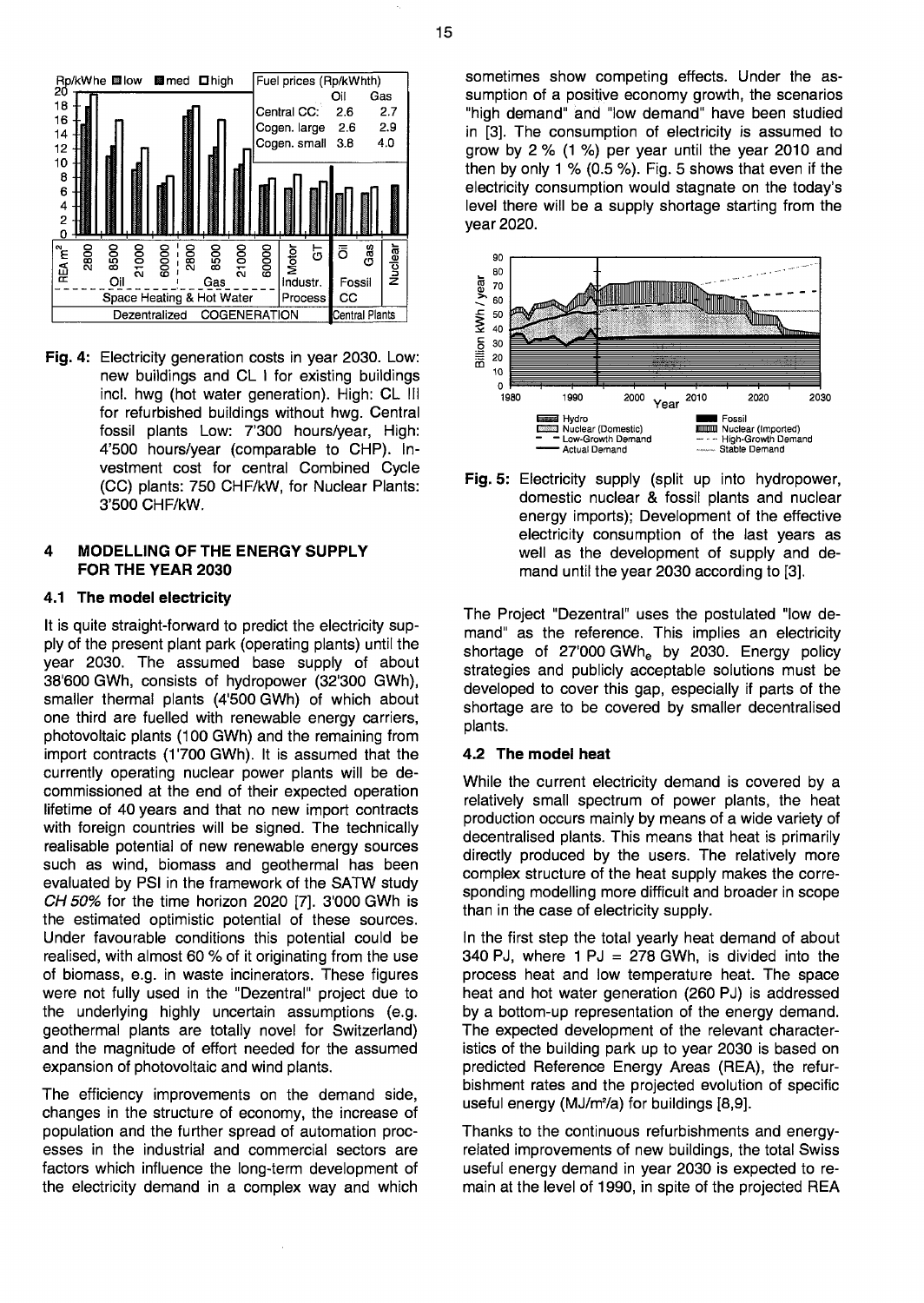increase by 38 %. The end energy consumption will be simultaneously reduced by 15 % due to the efficiency improvements [4].

In order to enable the allocation of appropriate heat systems, the building park was additionally divided according to sizes (expressed in REA), based on a number of statistical sources (Fig. 6) [8]. This leads to seven classes based on the energy-relevant areas and five classes based on the status of the buildings.



**Fig.** 6: The total Swiss useful heat demand (excluding conversion losses) for space heat and hot water in year 2030, according to REA and building status.

Since co-generation is of high interest for industrial applications, the process heat demands for various industrial sectors were considered, with more detailed division into various temperature and enthalpy bands [10]. Of the total 80 PJ, the "base" development already covers 18 PJ, of which about 10.5 is supplied by co-generation. The remaining process heat is open for new supply options.

A "base" development was also assumed for low temperature heat (space heat and hot water). The renewable sources are expected to take a larger part of the market consequently reducing the fossil share. Analogous to the electricity supply the SATW expert group addressed the feasibility of heat supply by means of enhanced use of renewable sources [7]. According to the PSI-study a maximal increase from the current 18 PJ to 61 PJ is feasible. The "base" development of space heat supply includes 20 PJ from biomass, 24 PJ from heat pumps, 5 PJ from solar collectors and 8 PJ from CHP plants. In addition, it is assumed that the contribution from electrical heat will be reduced by 50 % to 8 PJ. The remaining need for low temperature heat, potentially open to new supply options, corresponds to 195 PJ.

The total heat demand treated in connection with the studies of decentralised options as above is almost 258 PJ.

# **5 ANALYSIS OF SUPPLY OPTIONS**

# **5.1 Definition of the future supply options**

Starting from the basic data outlined in the preceding chapters it is possible to define various energy supply options and to compare the associated economic impacts and ecological burdens. A fundamental condition for this comparison is that the various options provide equal benefits in terms of useful energy. The electricity generation should follow more or less the same load characteristics.

The assumed base development (see section 4.1 and 4.2) is common for all options and therefore not included in their definitions. The options are divided into four groups:

- For the first three options the heat supply is based on conventional fossil systems. The electricity gap is covered by large central plants (A: 100 % Combined Cycle (CC); B: 100 % Nuclear; C: Nuclear as today, the remaining part CC).
- Within options D and E 5 TWh<sub>e</sub> are supplied by cogeneration. The remaining part of the electricity gap is covered by CC (D) or by nuclear (E) alone. The remaining heat demand is supplied by conventional fossil systems.
- Options F and G supply the same electricity contributions from CHP plants as options D and E. The goal is, however, that the CHP plants deliver socalled " $CO<sub>2</sub>$ -neutral" electricity. This is achieved through the substitution of conventional fossil heating systems by HP. The latter are driven with the electricity generated by CHP systems.
- Options H and I supply the same amount of heat from HP as F and G. The difference is that the corresponding electricity is supplied by central plants.

Within all options the oil and gas shares were specified according to common rules. Thus, the conventional fossil heating systems are driven by oil and natural gas (2/3 and 1/3, respectively), while for the CHP units the corresponding shares are reversed (1/3 and 2/3, respectively). The fossil CC plants use 75 % natural gas and 25 % oil.

While the electricity generating plants are to be substituted at few discrete points of time, the substitution of heating systems is a continuous process, affected by the ageing of the available systems and the refurbishment rate for buildings. When apportioning the CHP plants (total according to Table 2) to the specific building categories (Table 3), the heating systems replacement rates were taken into account along with the production costs. According to our findings, whether building refurbishment has been implemented or not is of secondary importance. In order to reach the assumed shares for year 2030, it is necessary that the new technologies (such as Mini-CHP or fuel cells)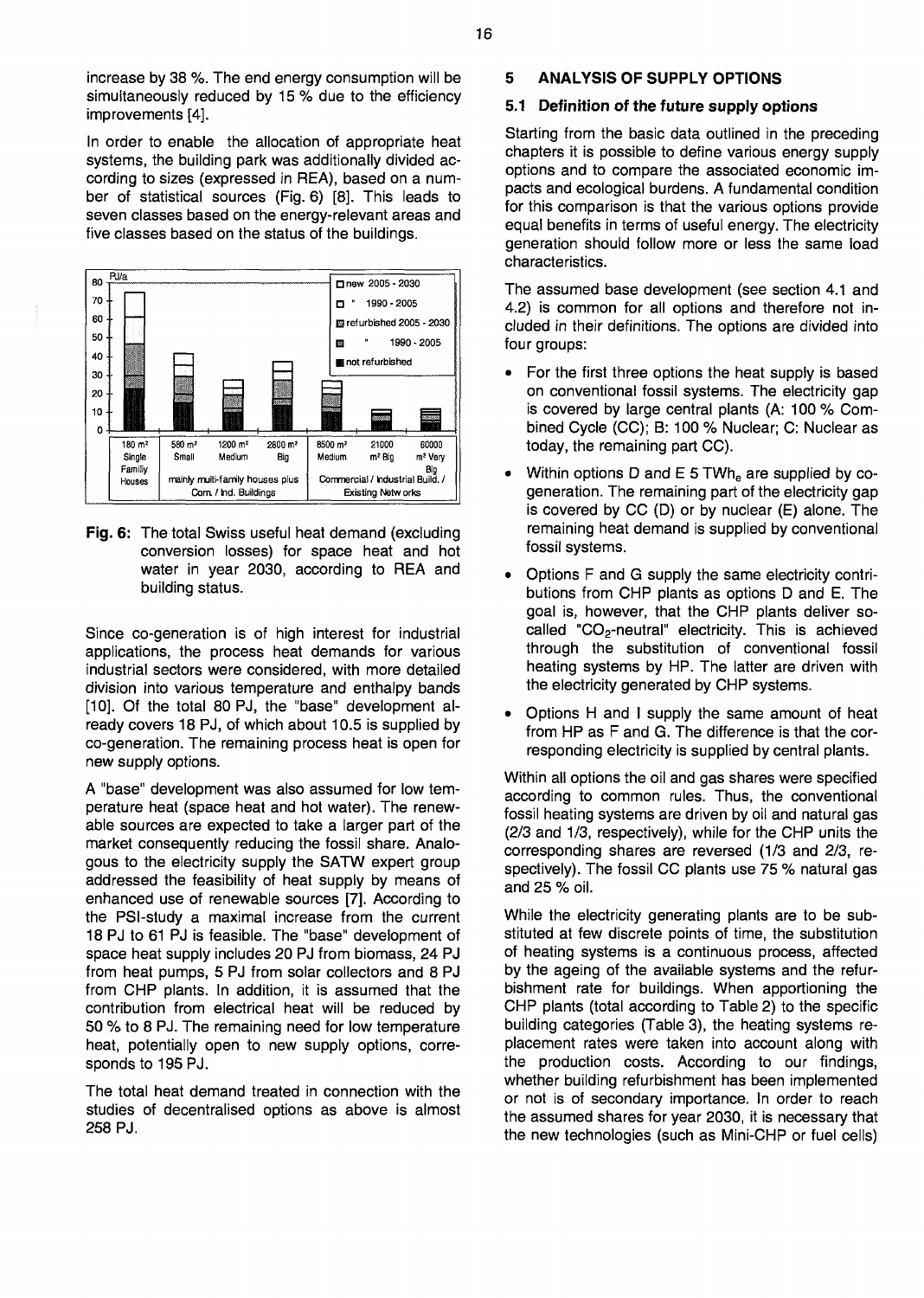are introduced into the market in the near future, and that the implementation of the available ones is intensified. In the industrial sector there is a concentration of co-generation uses within energy intensive sectors while facilities exhibiting high energy demand are comparatively scarce [11].

**Table 2:** Useful energy (Heat, PJ) and generated electricity (TWh<sub>e</sub>) of the assessed options. CHP: Co-generation, HP: Heat Pumps, CC: Combined-Cycle Plants, ->HP: Electricity consumed by HP.

| Options                    | <b>ABC</b> |    |    |     | D E | F G |     | ΗI  |    |
|----------------------------|------------|----|----|-----|-----|-----|-----|-----|----|
| Fossil Boil.<br>258        |            |    |    | 226 |     | 185 |     | 230 |    |
| 5<br>CHP                   |            |    |    |     | 32  | 45  |     |     |    |
| Heat<br>HP                 |            |    |    |     |     | 28  |     | 28  |    |
| Total                      | 258        |    |    |     |     |     |     |     |    |
| Options                    | А          | B  | С  | D   | F   |     | G   |     |    |
| <b>CHP</b>                 | 5          |    |    |     |     |     |     |     |    |
| CC                         | 27         |    | 5  | 22  |     | 22  |     | 27  | 5  |
| Electricity TWh<br>Nuclear |            | 27 | 22 |     | 22  |     | 22  |     | 22 |
| $CHP \rightarrow HP$       |            |    |    |     |     |     | 1.9 |     |    |
| $CC$ -> $HP$               |            |    |    |     |     |     | 1.9 |     |    |
| <b>Total Net</b>           |            |    |    |     | 27  |     |     |     |    |

**Table 3:** Allocation of the assessed CHP to the various demand categories. Share of Heat Market (SoHM) indicates share of CHP in each heat market category. Shares and generated electricity of "Dezentral" options are to be read as additional to the base development.

|                           |      | Base             | Additional in Dezentral Options |           |       |           |  |  |
|---------------------------|------|------------------|---------------------------------|-----------|-------|-----------|--|--|
|                           |      |                  |                                 | DЕ        | FG    |           |  |  |
|                           |      | <b>SoHM GWhe</b> |                                 | SoHM GWhe |       | SoHM GWhe |  |  |
| <b>SFH</b>                | 0%!  | 20               | 1%                              | 110       | 2%i   | 160       |  |  |
| Small MFH                 | 0%i  | 20               | 2%                              | 110       | 4%!   | 220       |  |  |
| Med. MFH                  | 1%!  | 30               | 4%                              | 100       | 8%!   | 210       |  |  |
| Big MFH                   | 2%!  | 110              | 8%!                             | 460       | 13%   | 740       |  |  |
| Bld. 8500 m <sup>2</sup>  | 6%!  | 310              | 32%                             | 1'600     | 43%   | 2'200     |  |  |
| Bld. 21000 m <sup>2</sup> | 18%! | 410              | 31%                             | 700       | 38%   | 900       |  |  |
| Bld. 60000 m <sup>2</sup> | 18%  | 510              | 31%!                            | 900       | 39%   | 1'100     |  |  |
| <b>Total Space Heat</b>   |      | 1'420            |                                 | 4'000     |       | 5'500     |  |  |
| Refinery                  | 11%  | 210              | 11%                             | 250       | 11%   | 250       |  |  |
| Food                      | 14%  | 100              | 16%!                            | 200       | 24%   | 300       |  |  |
| Paper                     | 42%  | 500              | 8%                              | 100       | 13%   | 150       |  |  |
| Chem./Pharm.              | 22%  | 400              | 14%                             | 300       | 21%   | 450       |  |  |
| Others                    |      |                  |                                 | 150       |       | 200       |  |  |
| Total Industr. Proc.      | 1210 |                  | 1'000                           |           | 1'350 |           |  |  |
| Other cogeneration        | 670  |                  |                                 |           |       |           |  |  |
| Total cogeneration        |      | 3'300            |                                 | 5'000     |       | 6'850     |  |  |

The bulk of the heat pump supply is predominantly allocated to one-family houses and small and medium multi-family houses. The share of HP supply declines with the growing building size. The highest share of HP (50 %) is to be found in new one-family houses. The building attributes have a significant impact on the economy of HPs. For this reason the variation of the shares within specific categories is of the order of factor two, depending on the status of the buildings (new, refurbished, not refurbished).

#### **5.2 Ecological analysis**

The criterion which is currently most used for the assessment of energy supply options is greenhouse gas (GHG) emissions. According to the Kyoto climate convention, Switzerland, together with other countries, committed itself until year 2000 to reduce GHGemissions to the level of 1990; this should be followed by a further reduction by 8 % until year 2010. Thanks to the economic stagnation and mild winter weather the GHG-emissions were more or less stabilised in the middle of the nineties and now amount to 53 million tons per year, of which transport (without air plane fuel for international transport) makes up 15 million tons per year, and households, service and commercial industry 17.5 million tons per year. As the Swiss electricity is almost entirely generated by nuclear and hydropower plants, the electricity sector contributes only a negligible part to the overall Swiss GHG inventory. Contrary to the national GHG statistics, in the "Dezentral" Project the estimates of the emissions cover full energy chains and include both direct and indirect contributions. Therefore, the emissions calculated for the different options are not directly comparable to the statistics.

Figure 7 shows the contribution from each system for the nine postulated future energy supply options and the total GHG emissions. The specific contributions from electricity generation, CHP and heat generation are illustrated.



**Fig** 7: Option-specific greenhouse gas emissions per year according to (IPCC 1996).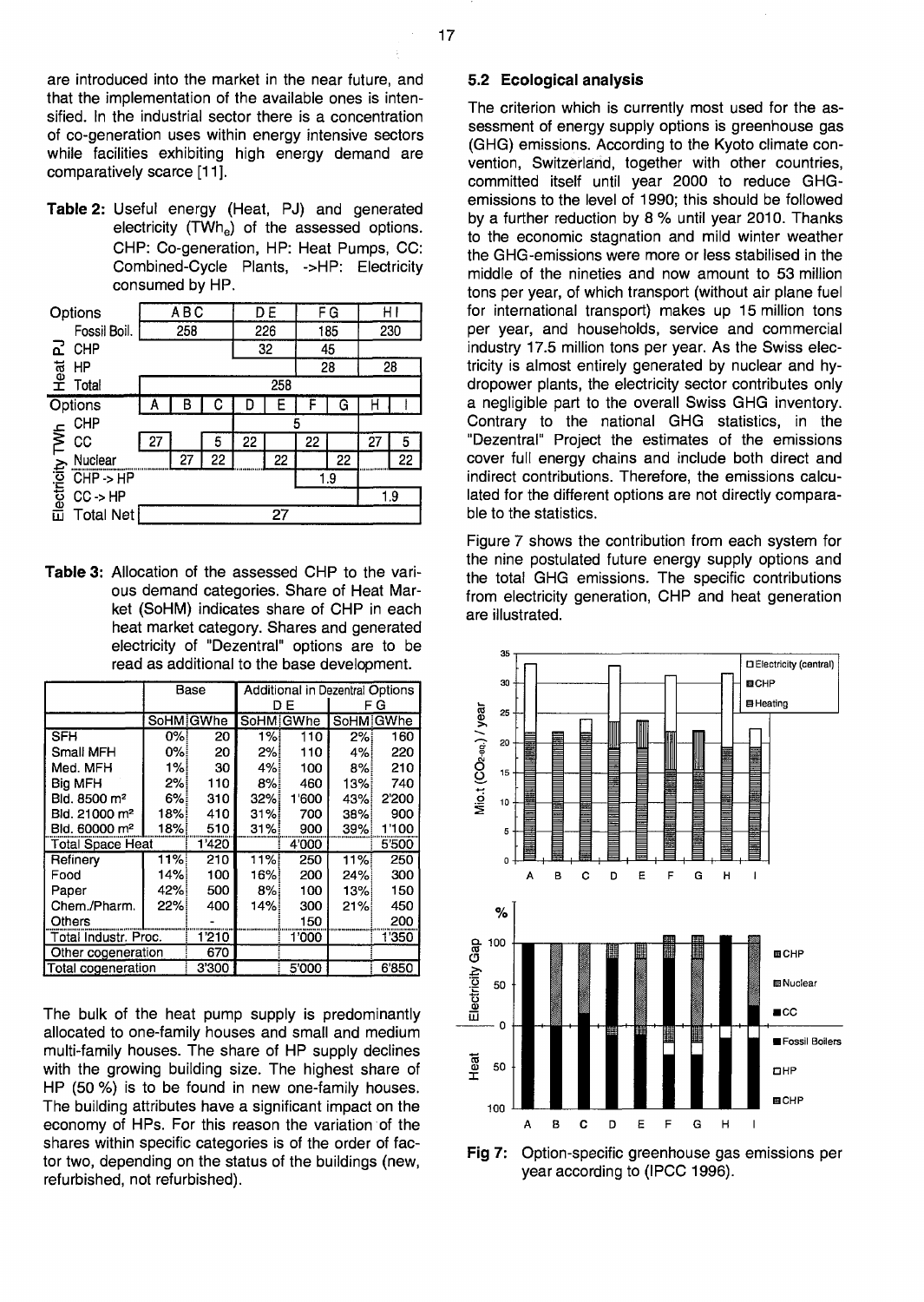Options A, B and C with conventional fossil heating systems exhibit the expected dependence on the choice of central electricity generation source, with B closely corresponding to the present situation.

Provided that electricity production is based on fossil sources, CHP plants can slightly reduce the GHG emissions. However, the positive influence of additional HPs is much stronger.

Given a continued coverage of the electricity demand by nuclear complemented by CHP plants the GHG emissions grow by almost 10 % compared to the nuclear electricity combined with conventional fossil based heating. In the "CO<sub>2</sub>-neutral" CHP-HP options the amount of GHG from CHP plants and conventional heat plants was fixed at the level of option B. Therefore, for these scenarios the primary interest is to calculate the additional electricity needed and the corresponding burdens due to other air pollutants.

If options with mainly fossil based generation are compared to nuclear options (CHP included) the GHG emissions are between 30 and more than 50 % higher.

If the amount of HPs needed to reach the " $CO<sub>2</sub>$ neutrality" of CHP plants is not changed and electricity is generated with central stations solely (options H and I), the GHG emissions are increased slightly (option H), compared to option F. A mixed electricity generation (option I) results in emissions higher by 2 % than option B, even with an electricity generation of 6.9 TWh by CC-plants.

Although the ranking of options is not influenced, the results of LCA calculations show that contributions of up- and down-stream process steps can amount to up to 20 % and, therefore, are not to be neglected. This aspect becomes even more striking for the other examined pollutants for which the contributions that do not directly originate from the power plant can be quite high (NO<sub>x</sub>, SO<sub>x</sub> and CO), or even dominate the total emissions (NMVOC and particles). In these cases changes in ranking of the options occur.

The total  $SO_x$  and NMVOC emissions depend mainly on the proportion of oil in the defined options, while the major part of NMVOC emissions originates from oil extraction. Still, it can be noted that the direct NMVOC emissions from the plants in options that include cogeneration are about 50 % higher than in other options; this may have an impact on health relevant limits in heavily burdened areas with high population.

The emission limits for carbon monoxide (CO) and nitrogen oxide (NO<sub>x</sub>) are specified in the Swiss clean air act (LRV). All systems addressed in the present analysis meet these criteria. Nevertheless, the yearly emissions of these air pollutants associated with the different options are studied, as their environmental and health relevance is given and the impacts of an intensified use of engine-driven CHP plants should be evaluated.



Fig. 8: Yearly CO emissions originating direct from the plants and other sources of the entire energy chains.

The direct CO emissions are clearly highest in those options with CHP plants. Even option A with fossil fuelled stations shows lower CO emissions than option E with 5 TWh electricity produced in CHP plants. The combination HP/central power plant mix imposes the lowest CO burden (option I). The contribution of direct emissions from the plants is between 32 and 52 %.

In contrast with the figures for GHG emissions, when the electricity production is based on fossil fuels, CHP plants can only contribute to the reduction of  $NO<sub>x</sub>$ emissions if part of the conventional heating supply is replaced by heat pumps.

If the supply gap is continuously filled with nuclear energy and CHP plants (option E)  $NO<sub>x</sub>$  emissions grow by 10% relative to conventional heating and nuclear energy production. The purely fossil options show an increase by more than 40 %. Analogous to the figures for GHG, HPs and nuclear power also reduce the  $NO<sub>x</sub>$ emissions.



**Fig. 9:** Yearly  $NO_x$  emissions originating from central electricity production, pure heat supply systems and CHP plants.

#### **5.3 Economic Analysis**

The economic impact of the various options is analysed in terms of investment and operating costs. The investment costs are considered first.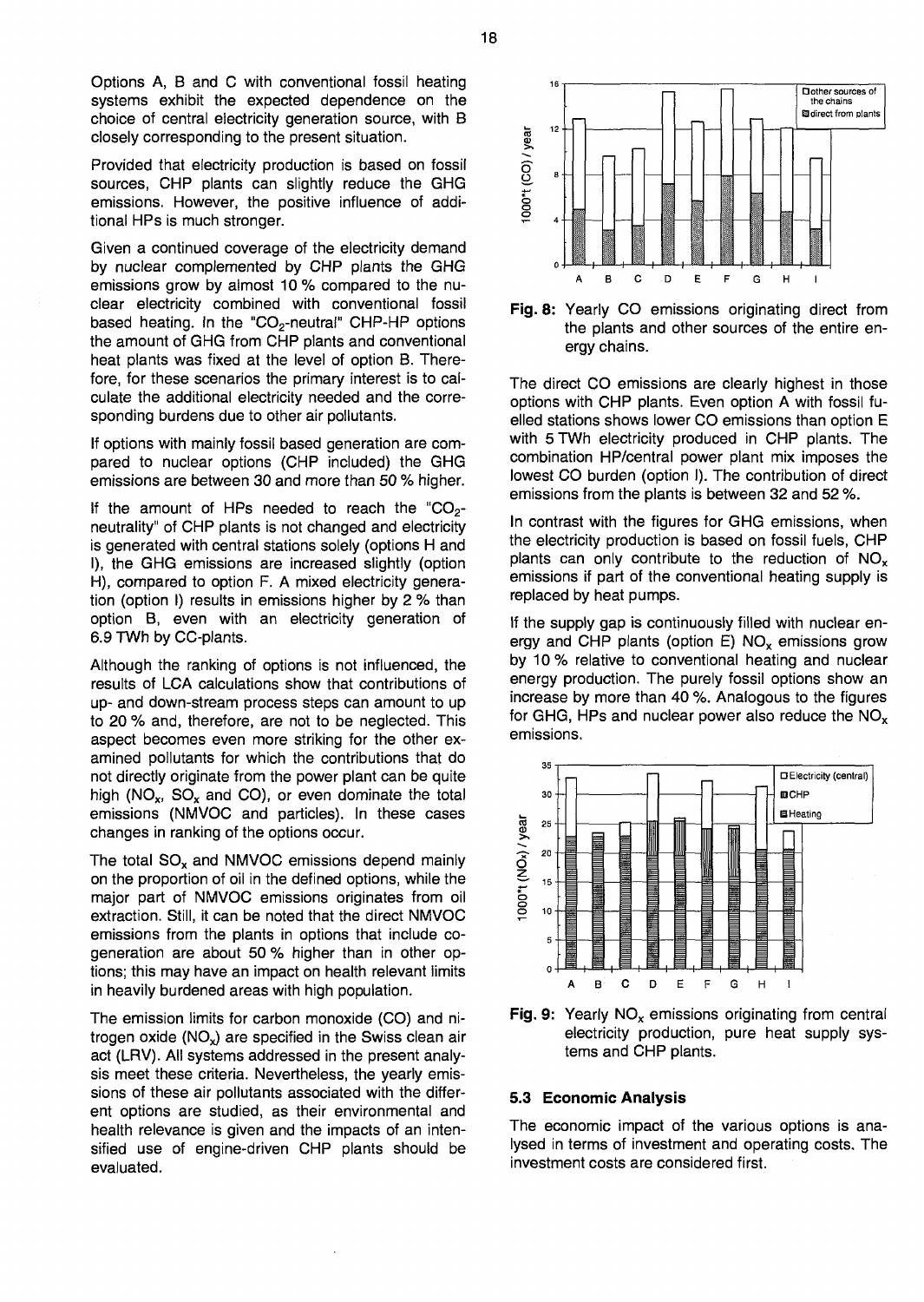

**Fig.** 10: Structure of the investment costs of the nine Swiss supply options A to I, with contributions from various types of supply systems.

A remarkable feature of the economic burden is that the investment costs into the electricity sector make only up between 10 and 25 % of the total investment costs of the various options. The investment costs are dominated by heating systems. Firstly, the amount of energy to be produced for heating is bigger than the electrical energy; secondly, the unit costs are high for small heating plants.

The biggest differences are between options with nuclear energy (B, C, E, G, I) and those without (A, D, F, H). Referring to the total costs this results in a need for additional investments of 20 to 25 % for options with nuclear component when the proportion of CHP plants and HPs are equal. On the other hand, comparing the options with (approximately) equal nuclear share, a steadily growing need of additional investments becomes evident for the options with CHP plants (D, E), with HPs (H, I) and with the combination of CHP-HP (F, G). However, the respective differences of 5 to 7 %, 9 to 11 % and 17 to 21 %, are smaller than the ones earlier noted between the options with and without nuclear energy.



**Fig.** 11: Structure of annual costs of the nine Swiss supply options A to I, with contributions from various types of supply systems.

More important than the investment costs are the annual costs for capital, operation and fuels. Since the benefits of the options are more or less the same for all (e.g. economic differences due to the long term changes of the network structure were not taken into account), the annual costs are an indicator for economic efficiency.

The total yearly costs of the options are approximately 7.5 billion CHF/year. It is evident that the differences between the options are relatively small (10% at most). The characteristics of the differences between the options are similar to the ones of investment costs: the options with nuclear electricity generation are more expensive than the comparable ones with central fossil-based electricity generation. Options with HPs, with CHP plants as well as combined CHP-HP options show uniformly higher annual costs. The options with CHP and options with HP swap places relative to the ranking according to the investment costs.

The levelling of differences is caused by the fact that the high investment costs of options with nuclear energy are discounted over a longer period than investment costs of central fossil fuelled power plants (40 and 20 years, respectively). Apart from that, power plants with low investment costs are more costintensive regarding fuel, as Fig. 12 shows (A/C, D/E, F/G, H/l are to be compared in pairs). The yearly costs in the central electricity production sector are between 17 and 27 % of the total for the considered options.



**Fig.** 12: Structure of annual costs of the nine Swiss supply options A to I, with contributions from various types of supply systems and specification of cost elements.

In all options capital costs make up almost half of the yearly costs (40 to 50 %). Fuel costs are also important; they account for one third up to 45 % of yearly costs. Operating and maintenance costs, making up around 15%, are of relatively minor importance. As evident from Fig. 12, the differences between the totals of the different options are quite small as contrary trends tend to almost neutralise each other. This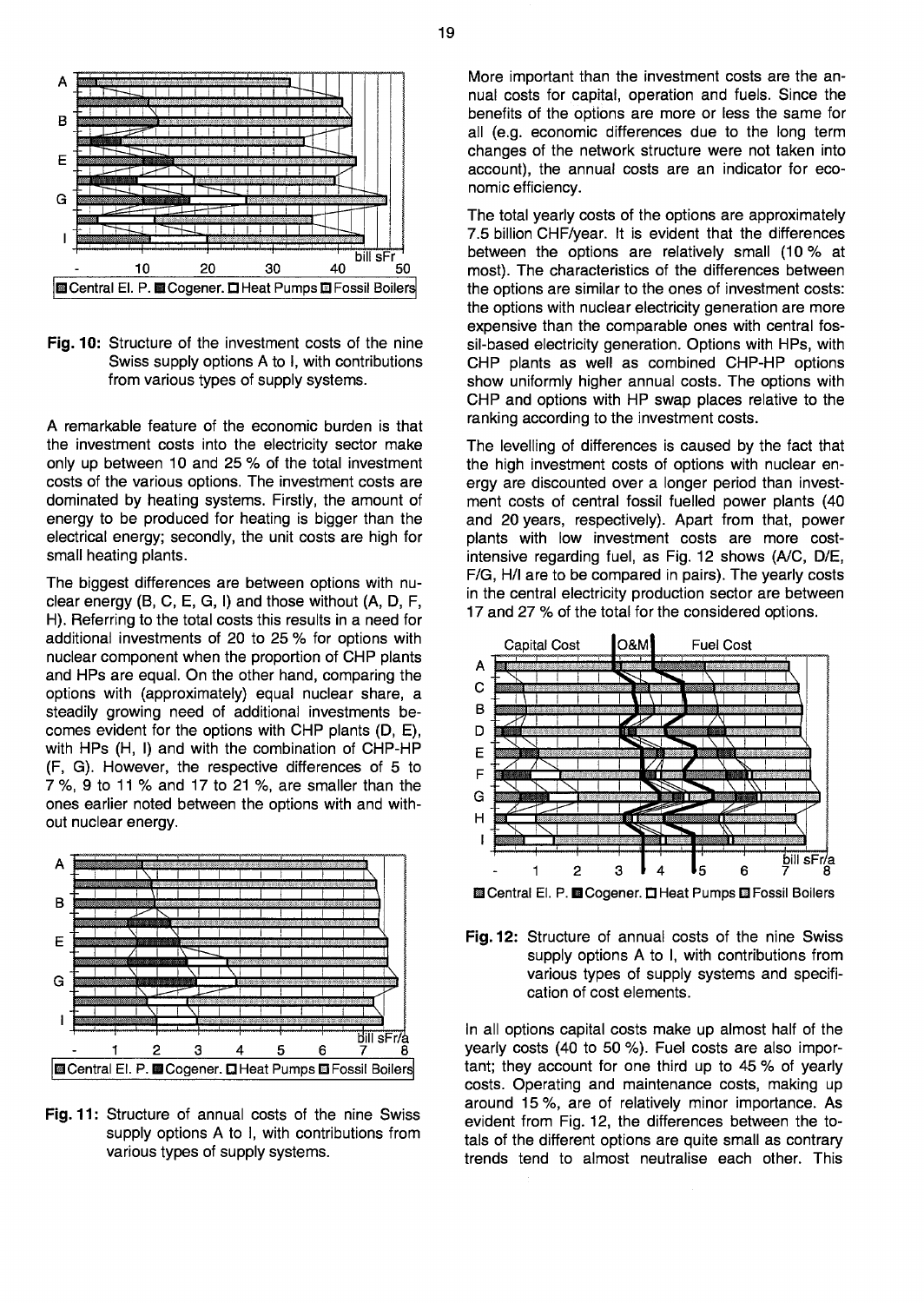means that capital-intensive plants are less costintensive regarding fuel and vice-versa. As the differences of the specific generation costs of the considered systems are not very high, this is also reflected in the total result. In addition, the costs are levelled because the options have a common basis of plants, which makes up almost 40 % of the total. Moreover, the total cost of the options containing CHP could be possibly lowered when allocating more CHP to the industry with corresponding reductions in space heating of small buildings.

# **6 CONCLUSIONS**

Given the Swiss commitments on the national and international level to reduce GHG emissions, the use of fossil fuels should not be subject to an expansion. The reduction of the uses of fossil fuels would be also favourable in view of the direct and indirect health and environmental impacts of such pollutants as  $NO_x$ ,  $SO_x$ , CO, NMVOC and particulate matter. Some of these impacts which occur under specific conditions (tropospheric ozone during summer) are already considerable.

The differences between the annual costs of the nine options are relatively small. However, the investment costs differ substantially; this aspect is quite important with view to the degree of flexibility associated with the various options. Relatively low electricity production costs apply to the large space heating and industrial CHPs. The specific production costs are in the first place dependent on the power level and to a lesser degree on the properties of buildings. It is likely that the costs of CHPs will be further reduced - at low power levels more than at high. Also HPs exhibit a considerable potential for cost reductions once the industrial production of small but highly efficient HPs is optimised.

Fuel cells open new opportunities for energy supply. From the technical point of view the flexibility in loadfollowing and the fact that high electric efficiency may be achieved independently of the installed power are the primary benefits of fuel cells. Given the economic break-through fuel cells could become an important factor in electricity generation. Simultaneously, for a given amount of heat more electricity would be generated due to the high electric efficiency, although also more fossil fuel is needed. So, if fuel cells are installed instead of CHPs in certain buildings, the additional electricity will replace either nuclear or fossil based power, and lead to a raise and a lowering of the fossil based emissions, respectively.

The analysis of the options for the future energy supply leads to the following conclusions:

• The various types of plants or their combinations must be always considered in the context of the national energy supply. Comparison on the individual plant level is an insufficient basis for supporting energy policy decisions.

- None of the considered options stands out as clearly superior to others in respect of every important parameter.
- A mix of technologies appears attractive. However, with respect to the decentralised options, the excessive expansion cancels some of the advantages and the drawbacks then dominate. Thus, in the case of renewable sources, CHP plants and HPs their potential benefit is limited and the costs strongly increase after the potential is realised.

Taking into account the currently expected technological advancements some recommendations can be made based on the findings in the "Dezentral" Project.

- Enhanced use of new renewable sources; significant contributions can be achieved particularly on the heating side.
- Increased use of heat pumps for the generation of space heating given suitably favourable conditions (low costs of small units, availability of distribution net for low temperature heat, and/or availability of heat source that can be easily tapped).
- Use of CHP plants in combination with modern boilers in large buildings and for the production of process heat.
- Use of heat pumps as a means of optimising the consumption of fossil fuels in CHPs and reducing the environmental burdens.

It should be noted that these statements cannot be directly extrapolated to options beyond the ones considered within the present study.

From an environmental point of view it is highly desirable to continue, to a large extent, with the present mix of sources for electricity production. The necessary seasonal additional capacities, resulting from expansion of heat pumps can be advantageously covered by modern CC plants or CHP plants; for the latter the conditions are favourable costs and high electric efficiencies. Among the fossil options, a combination of CC plants and highly efficient heat pumps is better than CHP-HP combination. However, the potential for highly efficient heat pumps is limited by the availability of suitable heat sources and favourable building conditions. Using heat pumps with lower or average future yearly coefficients of performance, the CHP-HP strategy may gain when best available technologies are employed at the higher power level (motor driven CHP) or when economic fuel cells become available.

Economic performance of the various options shows differences mainly concerning investment costs. The options with high share of nuclear have the disadvantage of high capital needs but the benefit of low sensitivity to fuel price changes. For the fossil based options the opposite picture is true.

Certain economic facts have yet to be considered, such as the effect on employment and the potential economic gains from exploiting innovative technologies.